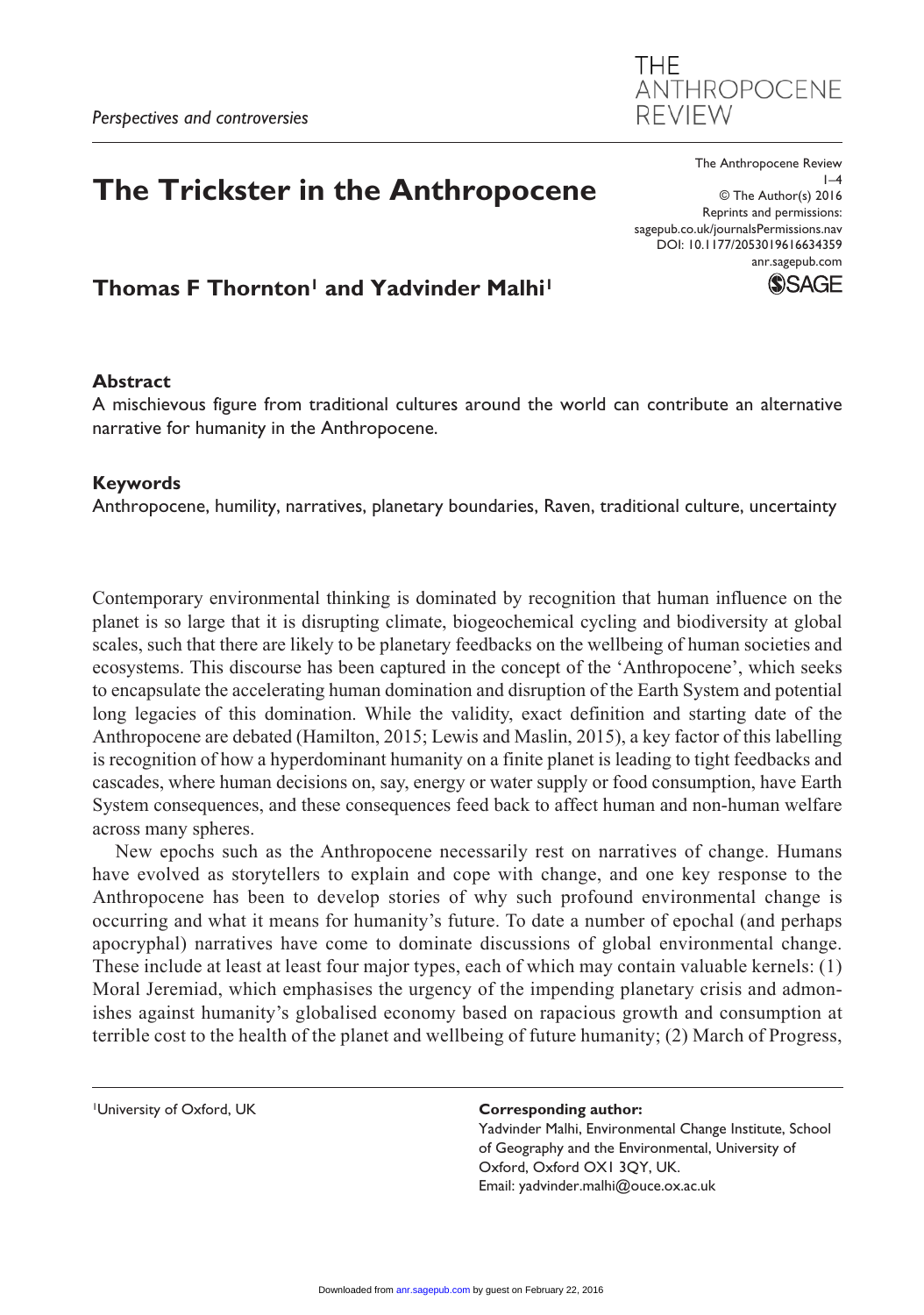

**Figure 1.** As a Trickster figure in North Pacific cultural traditions, Raven is associated with major environmental change. *Source*: Glen Rabena.

which views human domination as an inevitable product of our evolution as intelligent social creatures and morally necessary to deliver adequate human welfare to further human progress; (3) Technofix Optimist, which emphasises climate change and other Earth System problems as solvable through human ingenuity and technology, whether through solutions such cleaner energy supplies, more efficient urbanisation, or global geoengineering; and (4) New Genesis, which seeks a fresh vision of re-enchantment emerging from the Anthropocene in which humans reconnect with Earth systems in what Thomas Berry termed an 'Ecozoic age'. These narratives each plot a course in which humans conscientiously and collectively recognise their plundering of the planet and behave as adaptive and ethical agents to remedy their ways. A recent combination of the more optimistic of these narratives is well encapsulated in the Ecomodernist Manifesto (Asafu-Adjaye, 2015).

While the tight interweaving of a globalised humanity with global environmental problems is a feature unique to the Anthropocene, at local scales societies have long faced the challenges of resource limits, unanticipated consequences, climate disruption, environmental change and feedbacks. They have also developed narratives to describe, interpret and navigate their journeys through these environmental disruptions. Understanding of the rich meanings of traditional narratives and archetypes may help us imagine and forge additional or alternative narratives as we struggle for adaptive pathways through this complicated Anthropocene. Traditional societies have much to teach us about experiencing and responding to epic social and environmental changes. Their narratives thus may serve as vital sources for 'cognitive adaptation' to the very concept of a human-disrupted planet.

Here we present one such traditional narrative that is rarely visible in global environmental discourse, that of the Trickster. The Trickster is not a devil but an amoral instigator of transgression and transformation of the existing order, pushing it toward something new. He – and Trickster is typically a he – is always an other-than-human or more-than-human person. An archetype in nearly every major cultural tradition, the Trickster can be found from Ancient Greece and Rome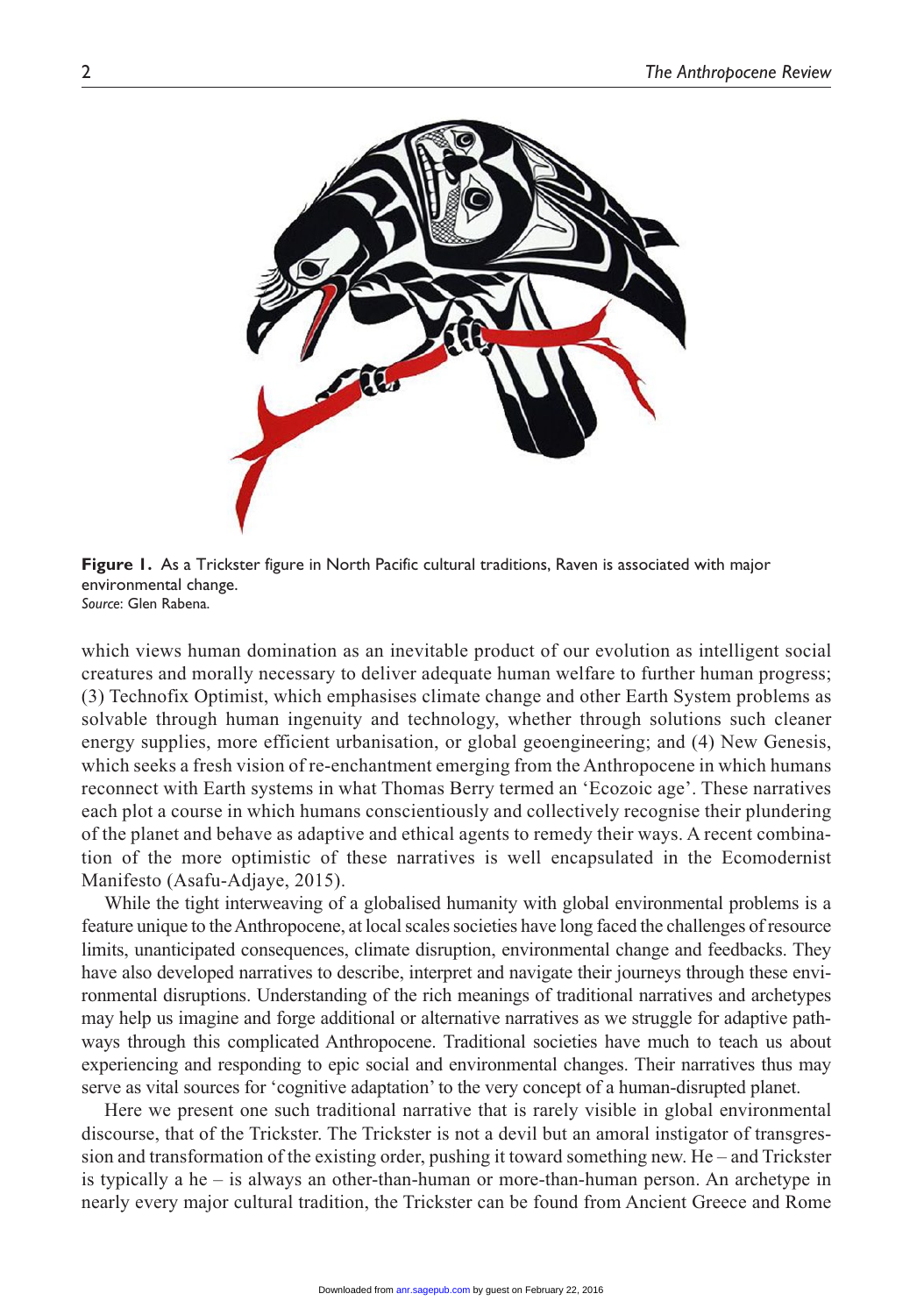(Hermes and Mercury) to Norse cultures (Loki), Native America and Siberia (Coyote, Raven), Africa and the Caribbean (Eshu, Anansi the Spider). While there are myriad variations in the details of Trickster narratives, key elements of the Trickster myth include a transforming capacity, unpredictability, clever, resourceful, deceptive, rule-breaking behaviour (sometimes combined with positive hero qualities), and unanticipated cosmic effects (good and bad) from this behaviour. As Lewis Hyde (1998) suggests, the Trickster represents the 'disruptive imagination' and 'polytropic' ('turning in many ways') quality of the life that is both basic to the evolutionary trajectories of planetary and cultural systems, and antithetical to simple apprehension, comprehension, or maintenance of those systems. Manifesting both human nature and nature itself in all its formations and transformations, 'Trickster is at one and the same time creator and destroyer, giver and negator, he who dupes others and is always duped himself … He possesses no values, moral or social, yet through his actions all values come into being' (Radin, 1972). As a corpus Trickster tales embody all four of the Anthropocene narrative frames outlined above, positing optimistic ambitions, humiliating overreach and unruly uncertainty in dramatic tension. As such, like all good narratives, Trickster tales do not preach but rather teach through their non-storylines.

To illustrate, we focus on one manifestation of the Trickster, Raven (Figure 1), who features in the cultures of the North Pacific rim in the Americas and Asia. Here Raven is the witness and source of many great changes in the Earth System, including the Great Flood, the release of the Sun, the theft and (re)distribution of freshwater and fire, and the regularity of the tides (Thornton and Thornton, 2015). Raven does not create these things single-handedly, but rather transforms or manipulates earthly forces to bring them in to their present form. Raven is no god, scientist, humanitarian, engineer or manager, but instead a rogue demiurge, pushing social and planetary boundaries incautiously in pursuit of his selfish, short-term interests. He is never satisfied dwelling in the 'safe operating space' (Rockström et al., 2009) but rather refuses to be contained. Like humans of the Anthropocene, his selfish, ignoble, chaotic and insatiable appetites and acts have cosmic consequences, as well as unanticipated knock-on effects to which he is forced to accommodate and ultimately must adapt. Things often do not end well for Raven. In many Native American traditions he begins his existence as a pure white being, only to be permanently blackened by his own misadventures with fire and its sooty, hydrocarbon emissions. Viewed as an interspecies transformer and an agent of metamorphosis, Raven may be the best embodiment and protagonist we have of carbon's metamorphisms, cycles, fluxes and reactions.

By holding a mirror to humanity we may recognise Raven as a metaphor for our own relations with the environment. Why could this metaphor be useful? Raven's plots, wherein his local acts may have cosmic effects, embrace the nuances and complexities of what the Anthropocene means and avoid the simplistic anthropocentric storylines that inform other contemporary narratives, such as the Moral Jeremiad ('all will be doom unless we change radically') and the March of Progress or Technifix Optimism ('our ingenuity will find a solution and all will be OK'). Raven's (mis)adventures illustrate the dynamism, complexity, contingency and indeterminancy of Earth systems in which humans are just one constitutive force. His risk-taking and havoc-wreaking, when read as an archetype (Jung 1968) for humanity's irrational and disruptive side, add a certain humility and recognition of unpredictability in our aspirations to manage our pathway through the Anthropocene, whether through rational, incremental, planned progress or sustainable equilibrium. Raven is clever but not clever enough. In this respect, Raven's trickster narratives constitute 'technologies of humility' (Jasanoff 2007), a recognition of the uncertainty and the partiality of knowledge, and an antidote to human pretentions of omniscience. The more Raven tries to outthink the systems, the more complications arise. The Trickster's machinations abhor stasis and explode equilibriums, even ushering in new worlds by altering the parameters of Earth systems.